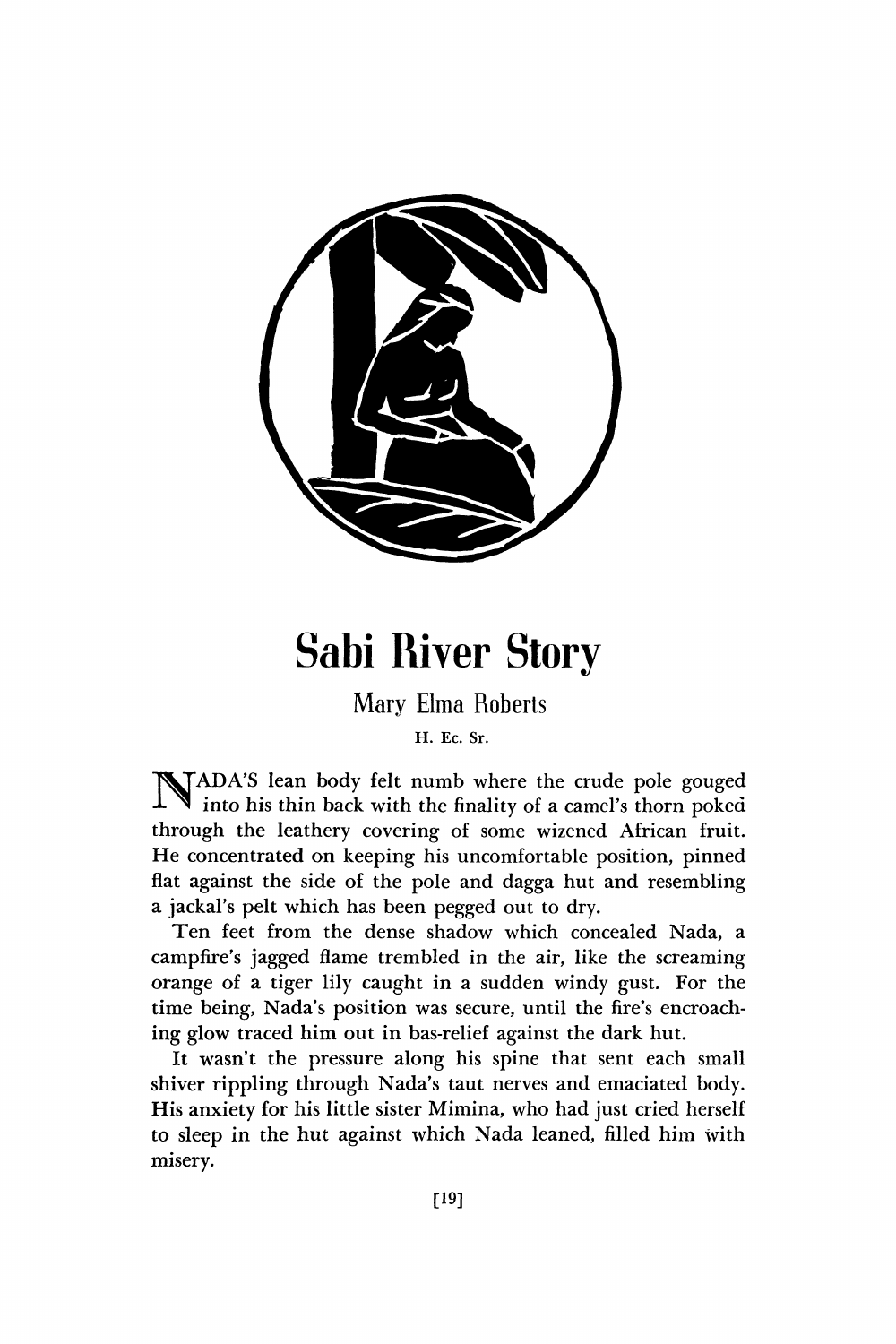EVEN now she whimpered in a dream-ridden sleep, aware that in twelve hours she would become the wife of old Dondo. Dondo had seen more than fifty harvests when she was betrothed to him nine years ago, and at that time she was but three years old.

Nada's suppressed breathing seemed almost to burst through the thin skin stretched tightly above his bare stomach, and the blood pounding in his head made him dizzy. He felt as if at any moment he would be catapulted into the sordid scene before him.

Though smoke filled his eyes, he was yet able to distinguish Chieza, his father, and the two messengers who had come from Dondo to barter cows in exchange for Mimina.

"We can give no more than forty head of good cows, ten goats, and some chickens. You must accept these."

"But for such a beautiful girl as Mimina you cannot pay so little."

"Forty cows is a great deal. Dondo paid only twenty cows for his first *makadzi,* who is great and fat and does most of the work for all of his wives."

"Dico," answered Chieza in a questioning voice and, with characteristic subterfuge, attempted to throw the messengers off.

"Surely you must know that Dondo promised this sum for Mimina when she was but three years old."

**IIS** father and the messengers from the suitor for Mimina had reached an impasse in the discussion that, with plenty of reached an impasse in the discussion that, with plenty of beer drinking and ceremony, had worn the week out. Nada knew that they had drunk so much of the beer, made from the rotting corn which lay decayed and gray in the bottom of the largest clay pot, that a decision would be put off again. Every moment of the last few days their decision had lurked like a predatory shadow around Nada and Mimina. Nada felt such a surge of relief sweep him as to leave him almost unconscious. Quietly he slipped away into the night which had fallen Africanwise. The atmosphere, softly intimate, clung in a pulsating purple mass that shrouded the camel's thorn in an impenetrable blackness.

Now he left them to the slowly dying fire, sitting on their haunches—the old men whose stooping shoulders, bony knees, ugly thighs, and flapping loin cloths made them look like crows hopping over the ant-infested carcass of a dead beast.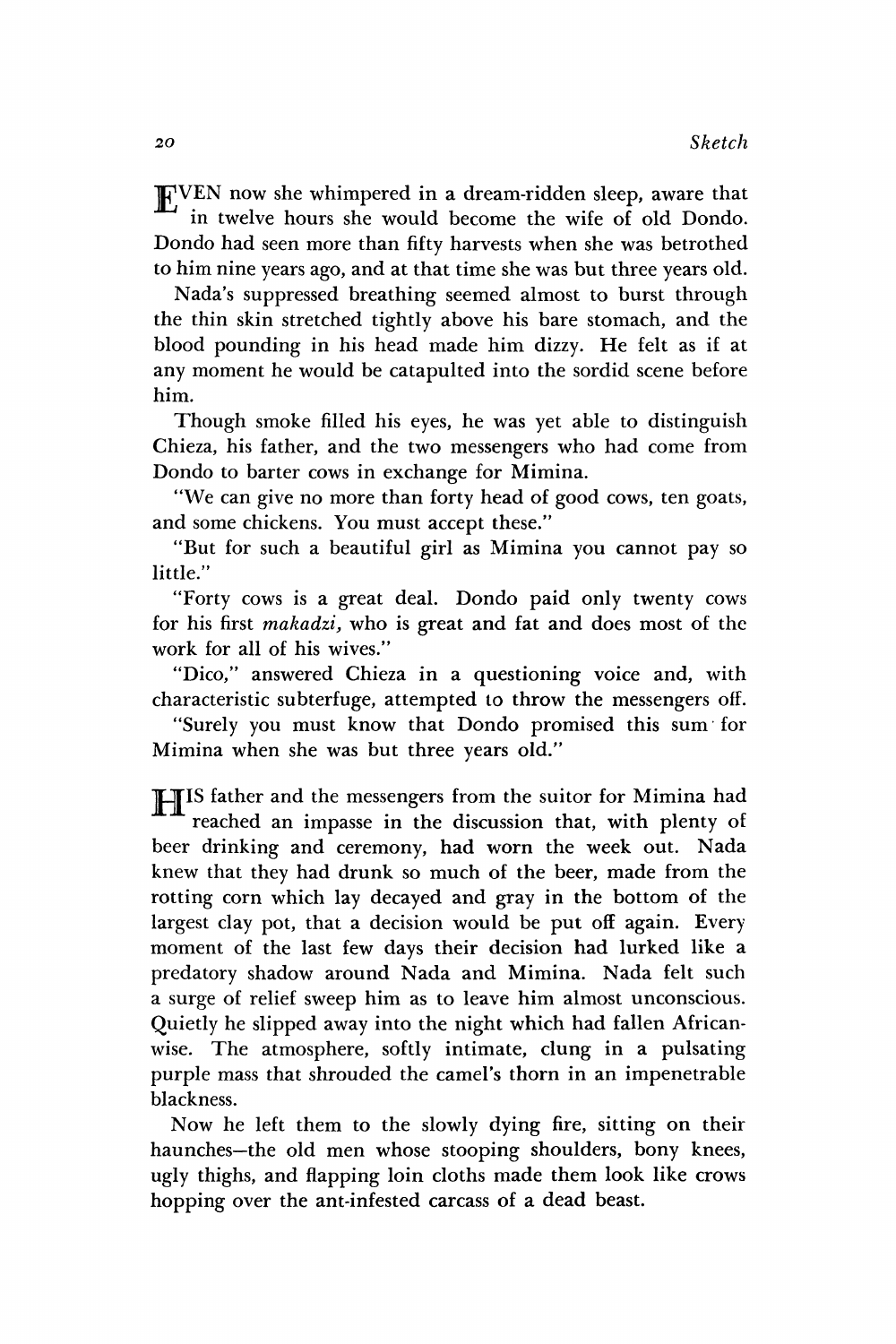## *December, 1941 <sup>21</sup>*

Nada crept in where Mimina slept. Firelight entering the smoke-filled hut through one of its many cracks lay like an uneasy halo around her face, highlighting the dark brown skin and showing the wide, flaring nostrils and the nose, broad at the base. Minima's soft, childish chin lay relaxed against the rows and rows of copper beads which looked red on her bare chest and reached almost to the loin cloth encircling her rounded hips. Now and again the firelight sparkled on the brass bangles which cut into the flesh on her wrists and ankles. In her ears were the holes pierced many years ago, so that she could wear the great ear rings and other womanly adornments on her wedding day . . . Now two pieces of dried grass, slipped through the holes, kept the membrane open and firm in the soft-moulded lobes.

AGAIN Nada's heart pounded against his ribs, making the same sound as water when it fell at the great leaping falls where Nada and Mimina played every day.

By the fire the implacable voices rising and falling kept up the argument. As was the custom among the Bembas, the suitor for Mimina's hand must send two messengers who would pay the mouth-opening money. Without the mouth-opening money, no self-respecting father would condescend to discuss the *lobola,*  or payment, by which Mimina would become the child-wife of Dondo.

Once more Nada crept to his post, both fascinated and repelled by the sight of the great gourd of beer and the halfdrunken men, whose angry voices rose and swelled to a crescendo, to burst on some high discordant note.

Occasionally the drunken men mentioned the money, between the wild bouts of sneezing caused by the great pinches of snuff they took, and between the retches of their stomachs swollen by the native *doro.* 

Nada felt suffocated by the closeness of the night. He must do something. It was unthinkable that Mimina should marry Dondo. But what could he do when he had lived scarcely thirteen and a half years? Slowly the flames died down; the cracking logs fell apart and changed from living redness to black, inanimate shadows in the pale glow of the moon just waxing over the veldt. Once more the night, always pregnant with its own life, became dominant and filled the air with the far-away cry of a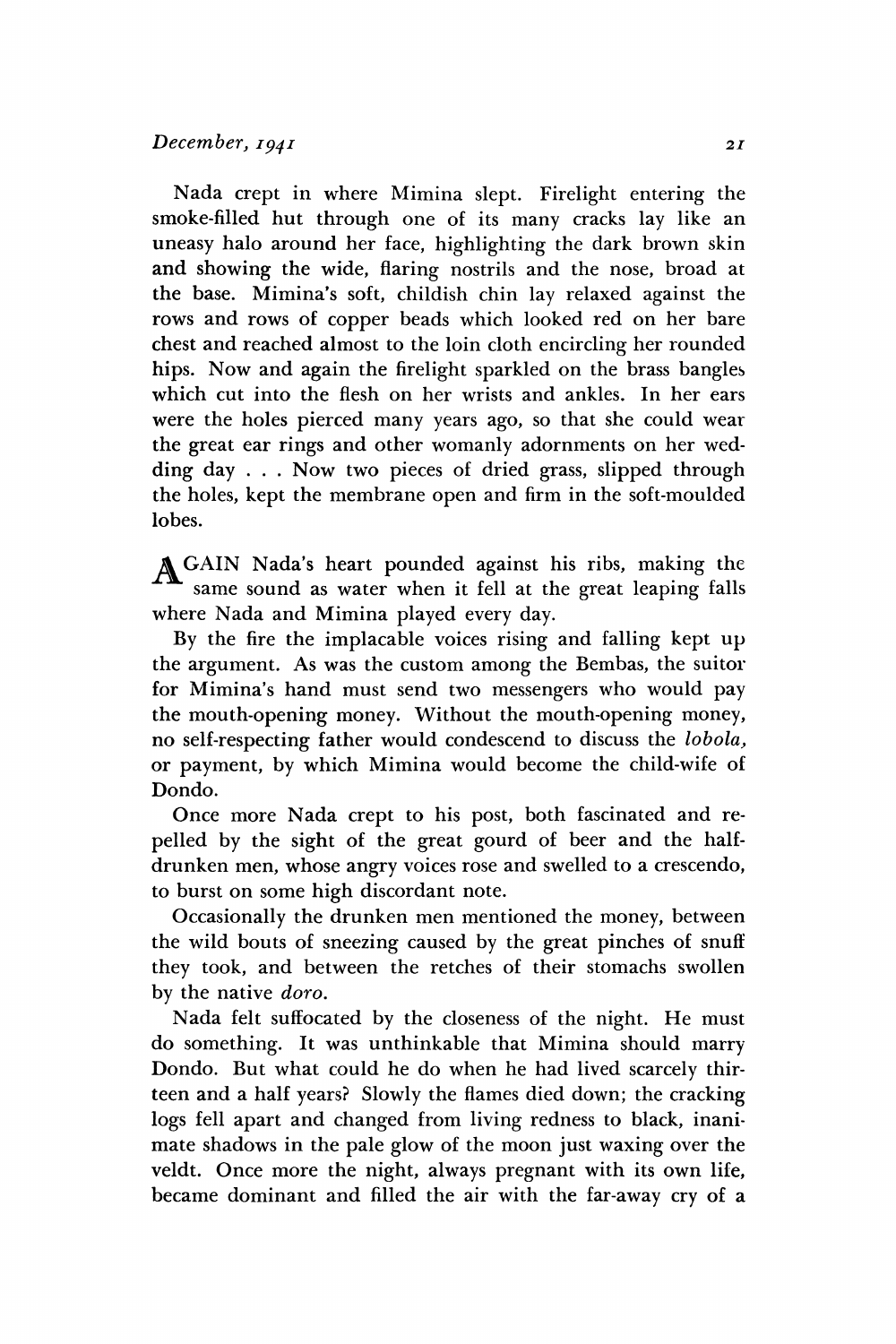late jackal or the shriek of a hyena. Chilled by grief, Nada crept out to the dead fire and moved a glowing ember with the toes on his narrow foot. Slowly he sat on his haunches. Disaster, evil and imminent, dogged him like his own small moon-made shadow that sat hunched over beside him. The need to do something pressed hard on his chest and made him feel physically ill. Surrounded as he was by the evil smelling bodies which lay like great mounds of flesh around the campfire, thought was impossible. With a hand which seemed all bones and swollen joints, he pushed a broken gourd to one side and felt the *doro* flow against his hand, coursing a brief track on the ground beside him.

A S SUDDENLY as it had turned night, daylight flooded the sordid scene. Nada rose. His resolution made, only the tightening of the thin greyed lips gave any clue to his decision.

Nada walked quietly among the unconscious men who would not awake until far into the morning, when the sun would cook their skins, sending small rivulets of sweat pouring down.

He looked briefly at Mimina, who still stirred restlessly in her sleep. With head thrown high and chest out, he walked proudly in the morning air; his filthy loin cloths spanked his naked thighs and all but fell from his waist. Almost gaily he ran to the great Sabi's edge where the water gushed and whirled in a great torrent before leaping over the high rock cliff, higher than the highest msasa tree Nada had ever seen. Below the falls, the mass of water writhed and turned on itself like some huge serpent, flexing and reflexing its great coils and spraying its whole body with a white foam. Later on, the Sabi straightened out, and on its sandy banks crocodiles lazily flapped at inquisitive ravens who pecked their tails. Still further down was the quiet, sun-warmed pool, where Nada and Mimina, their black skins scintillating in the lighter water, played more gracefully than the monkeys in the nearby trees.

NADA felt so happy he could hardly breathe because today he would become a man, and he would by his action please all the *mudzimu,* or guardian spirits of his family. He was in a hurry now, but he must act slowly, not frighten Mimina and cause his father's wives to become suspicious.

Slowly he walked back to the hard clearing around which stood his father's huts and those of his wives. The scent of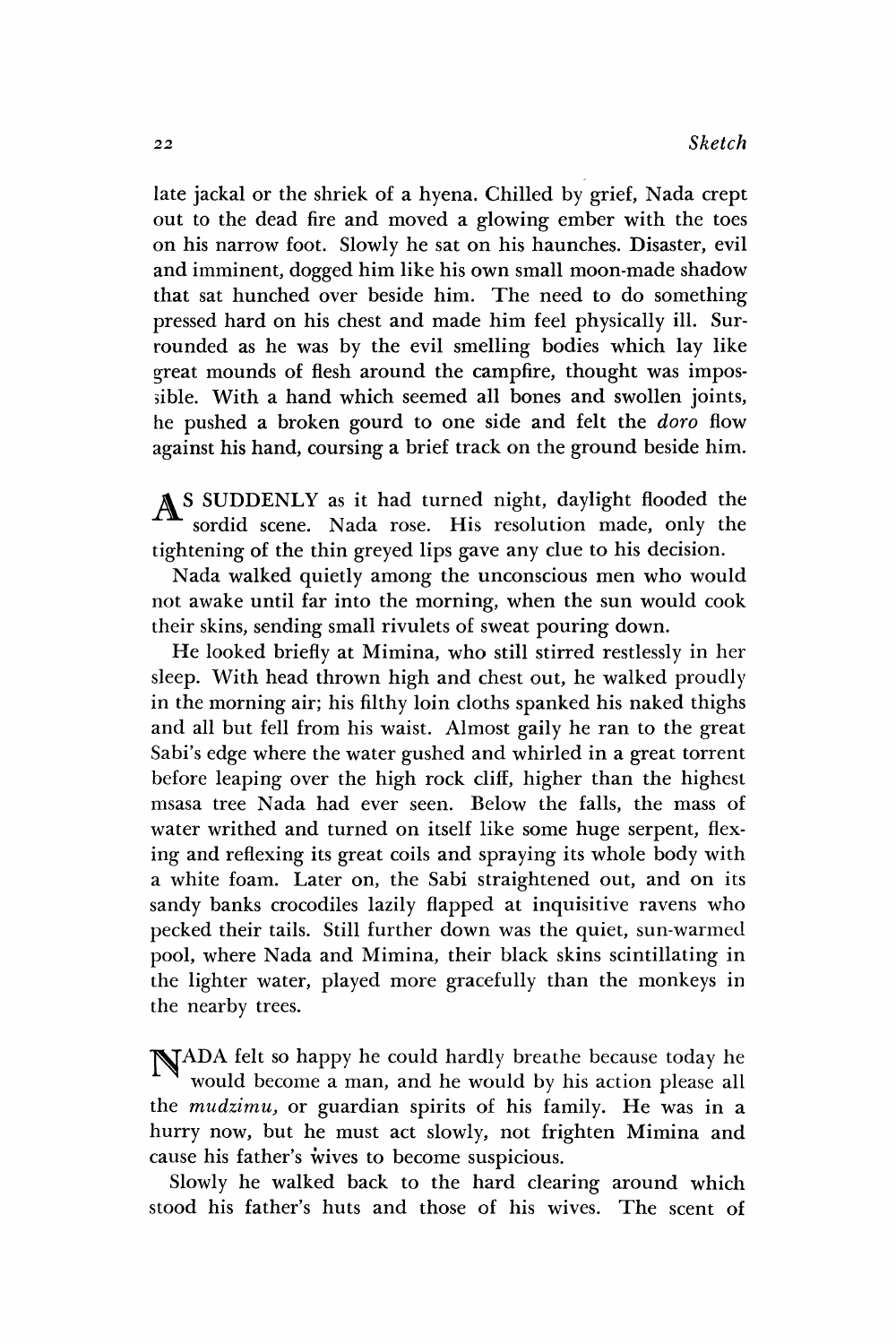foully kept native cows came from the kraal, which was made of thorns to keep the lions out. Already the louse-ridden chickens walked idly among the drunken men, picking up here and there the yellow mealies.

Nada picked up the largest iron kettle and put it on the tringle of rocks over the cold fire. It would be a good idea to tell everyone that he and Mimina would watch the baboons in the field down by the falls today. However it would make a good impression to begin to prepare the morning *sadza,* so he and Mimina could get away before Chieza and the other old men woke up.

Nada went in to wake Mimina. A spasm of repugnance and elation coursed through him as he touched her slender arm. Together they went outside to help the old women prepare the morning meal. Sitting on his haunches and eating great mouthfuls of cornmeal, Nada almost savored his last hours. . . . Last hours pounded in his brain over and over, and his eyes filled as he watched Mimina. Depressed and silent, she picked her way among the gourds flung from the drunken men's hands.

SOON it would be time. Nada showed no emotion but sat silently. A ragged white chicken walked across his dusty foot and left a mark like the brand *on* a white man's cow. His mind was made up. His plan was worked out. In an hour it would be time for them to hide in the small grass shelter, and when the baboons came down to rob the corn they would shout and throw stones. It was time to go now.

"Mother, Mimina and I will go to the field to watch for baboons —Come, Mimina."

He grasped her hand, which seemed small and delicate. He must be natural; he must not frighten her. The sun behind a wandering cloud left the earth grey and lifeless. The dried veldt, tortured under the blistering sun a moment before, lay dull and inanimate. Only the Sabi flowed relentlessly between banks where ferns grew, dragging their fronds in the sullied water.

Now they arrived at the river's edge, and clinging together, walked slowly down to the falls, which was screened from the kraal by a lace of msasa branches. Nada's whole body felt stiff. His joints ached, and the pounding in his ears did not come from the roar of the Sabi. He dared not look at Mimina, whose soft shoulders rubbed his own. He understood and knew her love